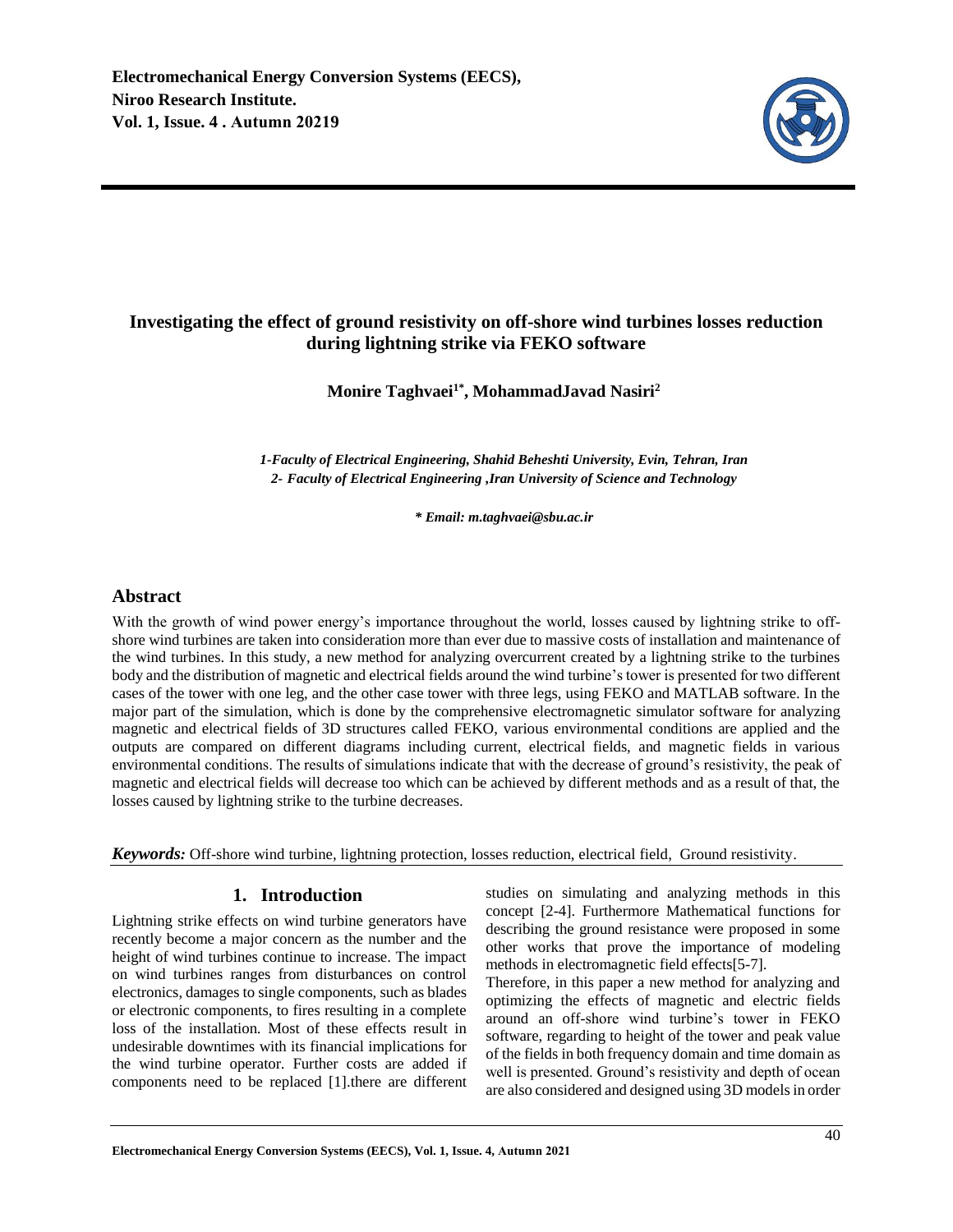to minimize the effects of magnetic and electric fields caused by lightning strike and the outputs are presented as waveforms using FEKO software. Electromagnetic fields near the path of strike's current in wind turbine's body are analyzed where the method of moment (MoM) is used to describe electromagnetic field's analysis in transient state and also for distributed current caused by lightning strike. Furthermore, in order to obtain more accurate results and comparison between different values of ground's resistivity and magnetic and electric fields, MATLAB software is used as well.

The rest of this paper is organized as follow. Section 2 represents an introduction to the deployed software for the study. Equations related to the lightning pulse are stated Then, the modeling of the lightning strike in the FEKO environment is discussed in section 4. Afterwards, the obtained results and discussion are presented in section 5 and finally, conclusions are given in Section 6.

### **2. An Introduction to the FEKO**

FEKO is used in order to describe and use MOM in details. This software presents new methods to solve Maxwell equations which enable users to solve a wide range of electromagnetic problems which exist in various industries. It is also capable of analyzing multiple dielectric layers in big structures. One of the particular features of this software is simulating the wind turbine's leg model in ocean atmosphere and lightning model in both frequency and time domain, which will give outputs including current, electric field, and magnetic field around wind turbine's tower [8].

## **3. Formulation**

The relative permittivity of a material is its (absolute) permittivity expressed as a ratio relative to the permittivity of vacuum. Permittivity is a material property that affects the Coulomb force between two point charges in the material. Relative permittivity is the factor by which the electric field between the charges is decreased relative to vacuum. Relative permittivity is typically denoted as  $\varepsilon_r$ and is defined as follows:

$$
\varepsilon_r = \frac{\varepsilon}{\varepsilon_0} \tag{1}
$$

Where  $\varepsilon$  is the complex frequency-dependent absolute permittivity of the material, and  $\varepsilon_0$  is the vacuum permittivity which its value in software is equal to  $8.8541 \times 10^{-12}$  by default. Relative permittivity is a dimensionless number that is in general a complex-valued. The imaginary part corresponds to a phase shift of the polarization relative to electric field and leads to the attenuation of electromagnetic waves passing through the medium. In this paper, relative permittivity of ocean's water and ground below ocean (where the turbine's leg is

buried) are considered 10 and 30 respectively. Electrical conductivity or specific conductance is the reciprocal of electrical resistivity, and measures a material's ability to conduct an electric current. It is commonly represented by the Greek letter and Its SI unit is siemens per meter (S/m). Electrical conductivity is defined as:

$$
\sigma = \frac{1}{R} \frac{l}{A} \tag{1}
$$

Where R is electrical resistance, l is the length of the piece of material and A is the cross-sectional area of the specimen. In this paper, electrical conductivity of ocean's water value is 1 and ground below ocean is considered differently as 10  $\Omega$ m and 200  $\Omega$ m in two different simulations in order to determine the effect of electrical conductivity of ground below ocean on magnetic and electrical fields created by lightning strike around turbine's body. In time domain analysis, double exponential piecewise pulse is used for making and simulating lightning strike's condition. Fig. 1 depicts the applied lightning pulse in time domain.



**Fig. 1.** NORMAL WAVEFORM OF LIGHTNING PULSE IN TIME DOMAIN.

In Fig. 1,  $S_d$  is The total length of the signal in the specified units,  $u_0$  is the amplitude of the time signal which is assumed 103 in this paper,  $t_0$  is pulse delay, or in other words, the duration of the rest period before the pulse begins to charge up which is considered as  $5$  ns here,  $C_d$  is the time from the end of pulse delay until the signal begins to discharge (or in other words, the peak position of the pulse) which value is considered 5 ns as well,  $\tau_1$  is the time that would be required to charge the signal up to 63.2% of its full potential, and  $\tau_2$  is the time that would be required to discharge the signal down to 36.8% of its full potential which are considered 2 and 1 ns respectively. (3), (4), and (5) equations represent the equations of lightning pulse related to Fig. 1 [9, 10]. The applied time signal of lightning is shown in Fig. 2.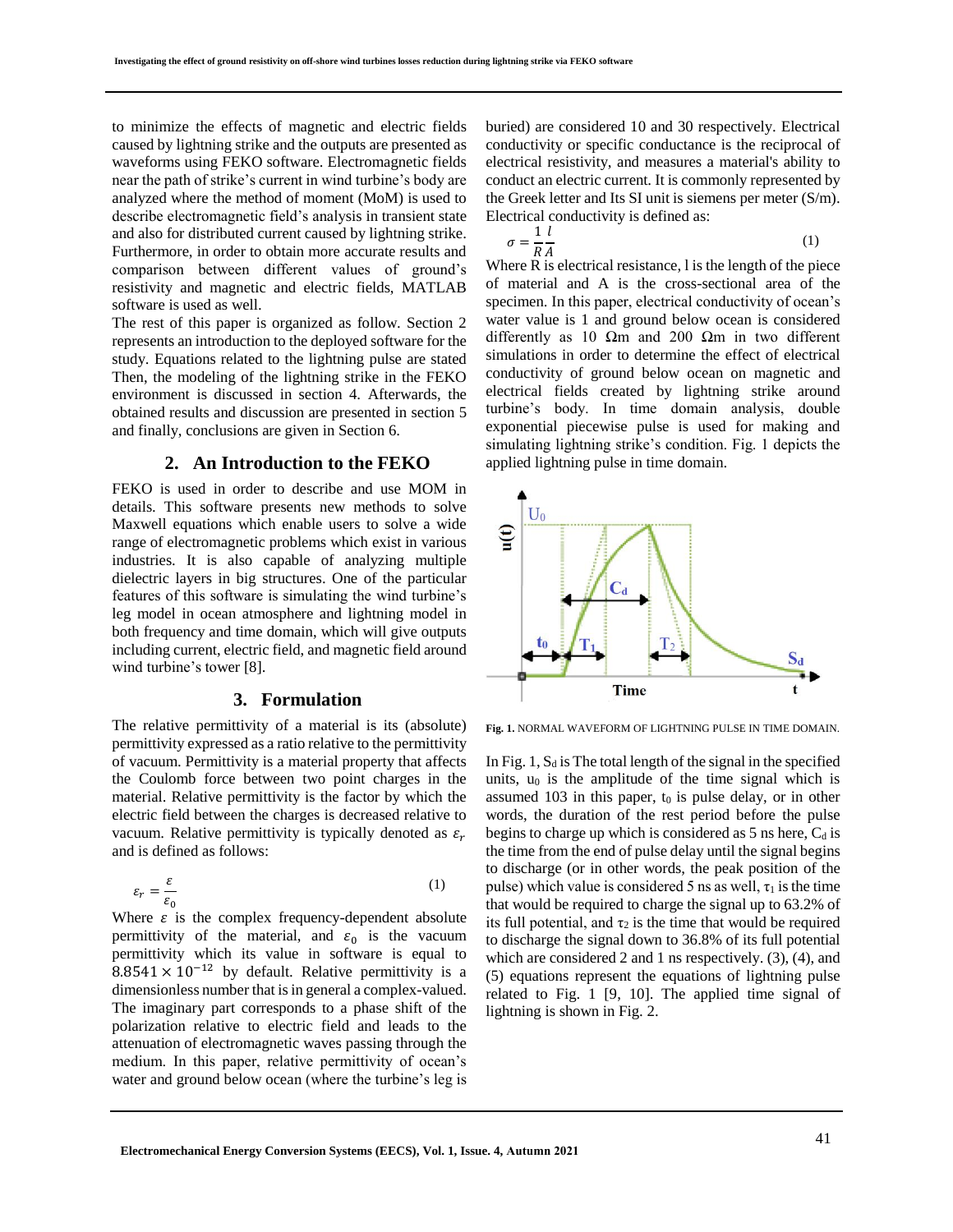



$$
u_1 = \frac{c_d}{1 - e^{-\frac{c_d}{\tau_1}}}
$$
 (4)

$$
u_2 = \frac{u_0}{1 - e^{-\frac{C_d}{\tau_2}}}
$$
 (5)

## **4. Modeling of the lightning strike**

For simulating lightning strike according to the modeled pulse, a space with three layers is designed which its first layer is air with infinite thickness, second layer is water with thickness of 1m, and the third and last layer is ground again with infinite thickness. For simulating the turbine's tower, the height of turbine is assumed 15m in a way that 1m of it is buried in the ground beneath the water, 1m is in the water and the remaining 13m starts from surface of water to the air. 3D modeling of turbine's tower with one leg and turbine with three legs is shown in Figs. 3 and 4 respectively.



**Fig. 3.** 3D SCHEME OF AN OFF-SHORE WIND TURBINE'S TOWER WITH ONE LEG.

In order to conduct the analysis in frequency domain, the minimum value of frequency is set on 10kHz and the maximum value of it is set on 10MHz; frequency increase steps is also set on 10. In order to apply lightning and simulating the over-current created by it, a downward lightning wave with maximum peak current of 10kA is applied to a specific coordinate where begins from 1m upper than the ending point of turbine in the air downward to its end. After adding these models, outputs including magnetic and electric fields around wind turbine's tower are obtained and analyzed



**Fig. 4.** 3D SCHEME OF AN OFF-SHORE WIND TURBINE'S TOWER WITH THREE LEG.

# **5. Results and discussion**

### **5.1 Off-shore wind turbine's tower with one leg**

Passing lightning's current through wind turbine's body creates intense electric field around it which its intensity is varied from turbine's bottom to the top. By checking this variation of field it can be determined that which part of turbine is more affected by lightning strike and at which part this affection would be reduced [11, 12]. In this paper, for reducing the effects and losses caused by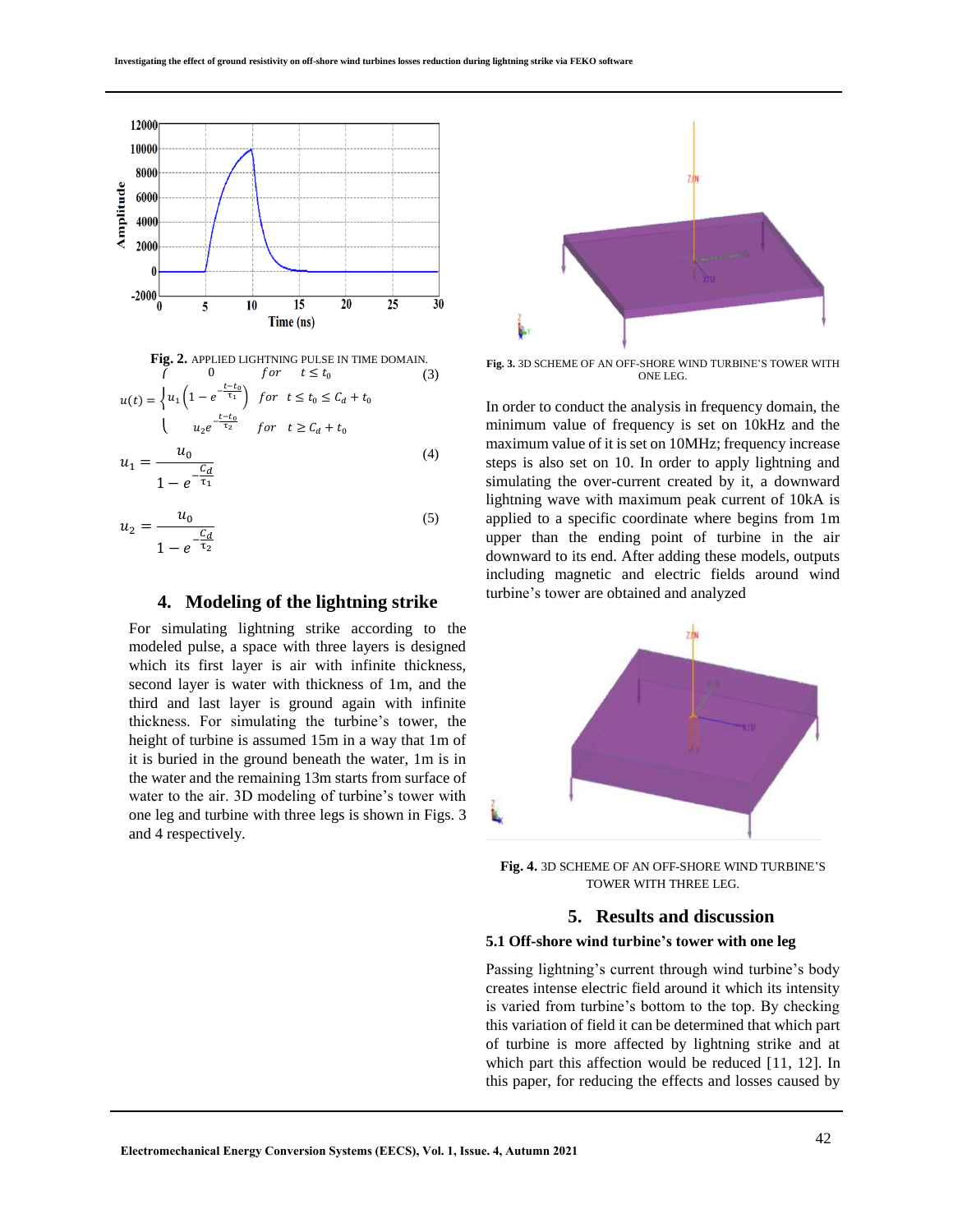lightning's over-current, the resistivity of the ground where turbine is buried is changed in two different values of 200 and 10  $\Omega$ m and the results are compared for each case. The output of these changes are shown in Figs. 5 and 6. In Fig. 5, the diagram of changing of the electric field with the changing of tower's height with the ground's resistivity equal to 200  $\Omega$ m is shown, while in Fig. 6 the diagram of changing of electric field with the changing of turbine's height when the ground's resistivity equal to 10  $\Omega$ m is visible.

It can be seen from Figs. 7 and 8 that in a given frequency range from 2MHz to 6MHz, when the resistivity of the ground is 10  $\Omega$ m, in some specific frequencies, the magnitude of electric field is less compared to Fig. 7 where the resistivity of the ground is 200  $\Omega$ m. It can be concluded that generally as the frequency increase, the electric field decreases and has a downward trend. More important result that is obtained from these diagrams is that as the resistivity of the ground decreases, the magnitude of field in each specific frequency decreases. Also it can be seen that in both cases of ground with different resistivity, as the height of turbine (z axis) decrease, the peak value of field will decrease too in frequency range which indicates that as the lightning wave reaches to the ocean level, its current would be dissipated.



**Fig. 5.** DIAGRAM OF ELECTRIC FIELD VARIATION (IN dBV/m) WITH THE CHANGES OF TOWER'S HEIGHT (IN m) WHEN THE RESISTIVITY OF THE GROUND IS EQUAL TO 200 Ωm.



**Fig. 6.** DIAGRAM OF ELECTRIC FIELD VARIATION (IN dBV/m) WITH THE CHANGES OF TOWER'S HEIGHT (IN m) WHEN THE RESISTIVITY OF THE GROUND IS EQUAL TO 10  $\Omega$ m.

Figs. 9 and 10 depict the diagram of changing of magnetic field (in A/m) with the changes of frequency (in MHz) with two different resistivity for ground below the sea where the tower is buried in the height of 10m in tower  $(z=10m)$ . It can be derived from these figures that magnetic field has the most magnitudes between 4MHz to 6MHz frequency ranges and same as electric field, as the height of turbine (z axis) decrease, the peak value of magnetic field will decrease too. More importantly, again as the resistivity of the ground decreases, the peak value of the magnetic field would decrease too.



**Fig. 7.** DIAGRAM OF ELECTRIC FIELD VARIATION (IN dBV/m) WITH THE CHANGES OF FREQUENCY (IN MHz) WHEN THE RESISTIVITY OF THE GROUND IS EQUAL TO 200 Ωm AND THE COORDINATE OF TOWER'S HEIGHT IS z=10m.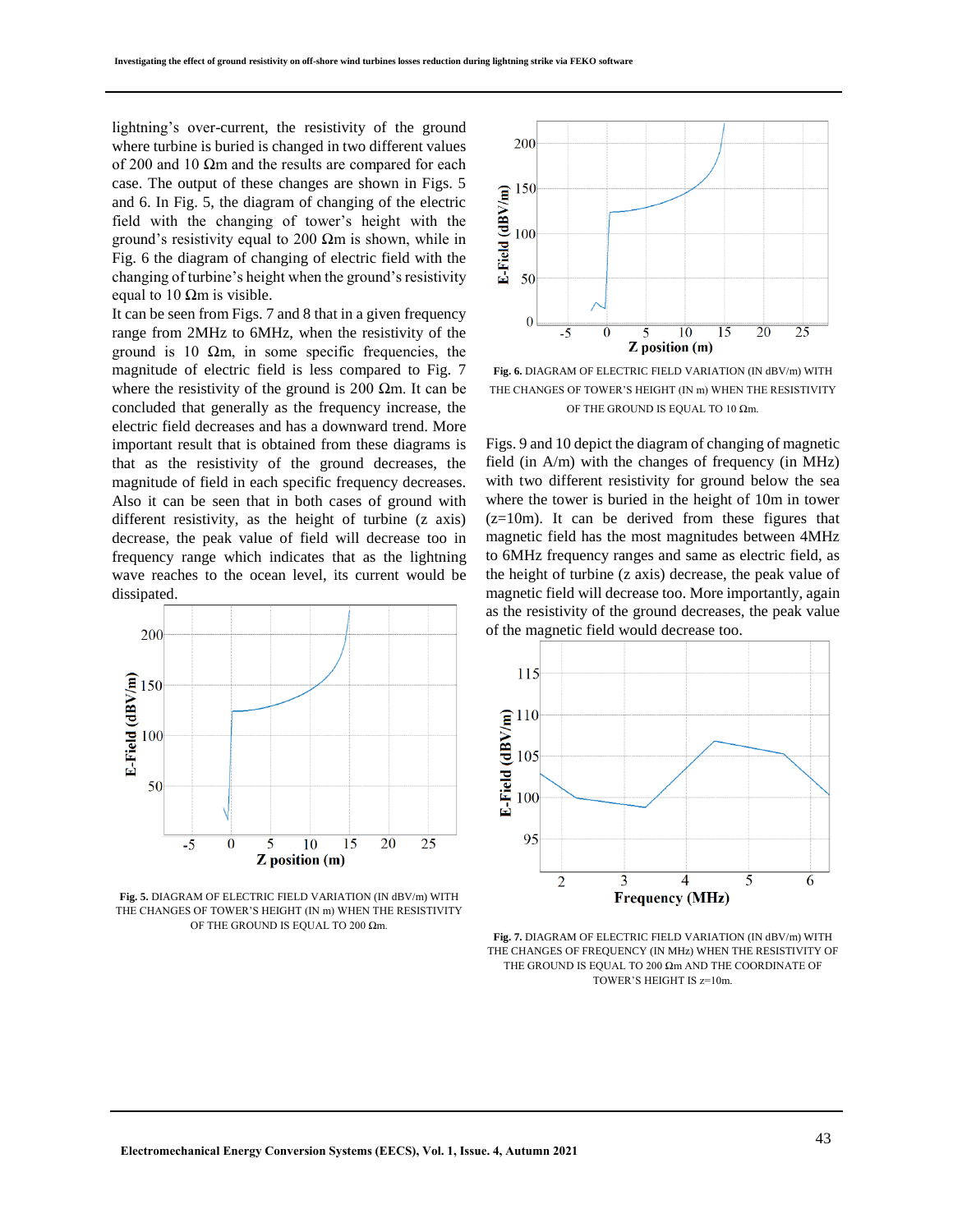

**Fig. 8.** DIAGRAM OF ELECTRIC FIELD VARIATION (IN dBV/m) WITH THE CHANGES OF FREQUENCY (IN MHz) WHEN THE RESISTIVITY OF THE GROUND IS EQUAL TO 10 Ωm AND THE COORDINATE OF TOWER'S HEIGHT IS z=10m.

By comparing figures 9 and 10 it is found out that when the frequencies are equal, the magnitude of magnetic field is lesser in the case that the resistivity of the ground is 10 Ωm, compared to when it is 200 Ωm.

This software runs the time domain analysis in a very short amount of time (as nanosecond), as a result, it is hard to obtain a very visible changes. However, it can almost be seen from Figs. 11, 12, and 13 that in a little range of time, the field has a downward trend with time and in different heights, as the height of tower decreases from the top in the z axis, the magnitude of field decreases too as expected.



**Fig. 9.** DIAGRAM OF MAGNETIC FIELD CHANGES (IN A/m) VURSES THE CHANGES OF FREQUENCY (IN MHz) WHEN THE RESISTIVITY OF THE GROUND IS EQUAL TO 200  $\Omega$ m AND THE COORDINATE OF TOWER'S HEIGHT IS z=10m.



Fig. 10. DIAGRAM OF MAGNETIC FIELD CHANGES (IN A/m) VURSES THE CHANGES OF FREQUENCY (IN MHz) WHEN THE RESISTIVITY OF THE GROUND IS EQUAL TO 10  $\Omega$ m AND THE COORDINATE OF TOWER'S HEIGHT IS z=10m.



**Fig. 11.** DIAGRAM OF ELECTRIC FIELD CHANGES (IN kV/m) WITH TIME (IN ns) WHEN THE RESISTIVITY OF THE GROUND IS 10  $\Omega$ m AND THE COORDINATE OF TOWER'S HEIGHT IS z=15m.



**Fig. 12.** DIAGRAM OF ELECTRIC FIELD CHANGES (IN kV/m) WITH TIME (IN ns) WHEN THE RESISTIVITY OF THE GROUND IS 10  $\Omega$ m AND THE COORDINATE OF TOWER'S HEIGHT IS z=10m.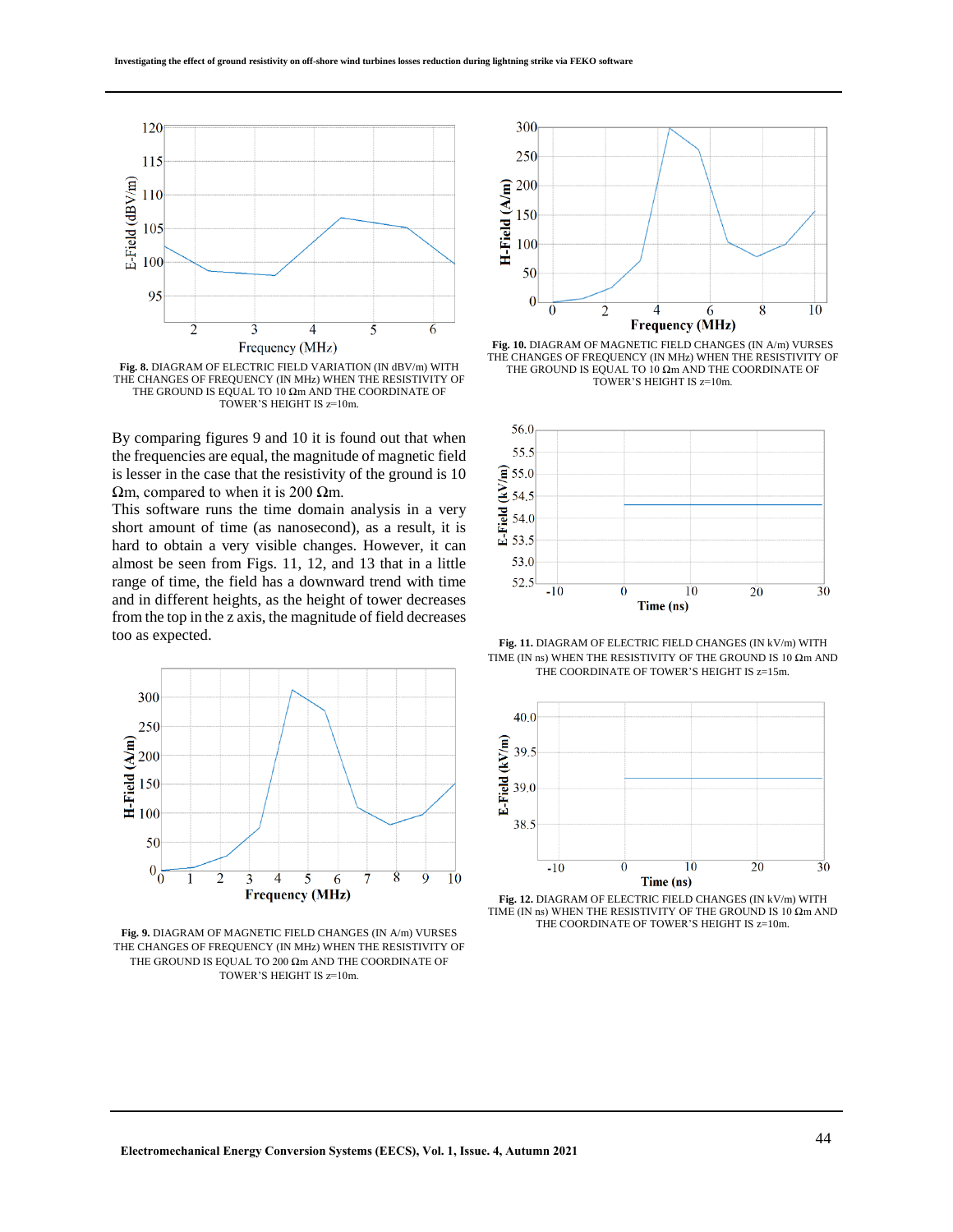

**Fig. 13.** DIAGRAM OF ELECTRIC FIELD CHANGES (IN kV/m) WITH TIME (IN ns) WHEN THE RESISTIVITY OF THE GROUND IS 10  $\Omega$ m AND THE COORDINATE OF TOWER'S HEIGHT IS  $z=5m$ .

#### **5.2 Off-shore wind turbine's tower with three legs**

Since in real models three legs are usually used to bury the turbine in ground, this model is considered in this study as well. The created fields caused by lightning strike from top of turbine to the end of one of legs are studied and checked. In this simulation, tower's length from the top to surface of water is assumed 15m, length of each leg is considered 6m which 1m of each one is buried in ground. In order to determine output, electric field around one of legs is analyzed in a way that the field is calculated in adjacent and parallel axis with one of legs which starts from 1m upper from water's surface and end in 1m below ground, the scheme of this simulation is shown in Fig. 14. The yellow line in Fig. 14 represent the output field.



**Fig. 14.** OFF-SHORE WIND TURBINE'S TOWER WITH THREE LEGS AND VARIATION OF THE ELECTRIC FIELD.



**Fig. 15.** DIAGRAM OF ELECTRIC FIELD CHANGES (IN kV/m) WITH THE CHANGES OF HEIGHT (IN m) IN OFF-SHORE WIND TURBINES'S TOWER WITH THREE LEGS.

It can be concluded from Fig. 15 the electric field is completely discharged immediately after it reaches the water surface.

#### **5.3 Plotting the outputs in MATLAB**

One of the useful features of FEKO software is that it can save the outputs as matrix which can be exported in MATLAB and with plot the diagrams and compare them with each other. The results of magnetic fields for two cases of ground's resistivity equal to 10  $\Omega$ m, and ground's resistivity equal to 200  $\Omega$ m are imported and by adding outputs data including frequency, turbine's axis length (from 1m to 16m), and magnetic fields with specific frequencies in separate matrixes, the simulation was done in MATLAB. Fig. 16 shows the diagram showing the changes of magnetic field with the change of turbine's height with two modes of ground's resistivity equal to 10  $\Omega$ m, and 200  $\Omega$ m in MATLAB. It can be seen that in as the height of turbine decreases, magnetic field decrease too in both cases and the magnitude of field in the case where the resistivity of the ground is 10  $\Omega$ m, is lesser than the other case where the ground's resistivity is 200 Ωm.